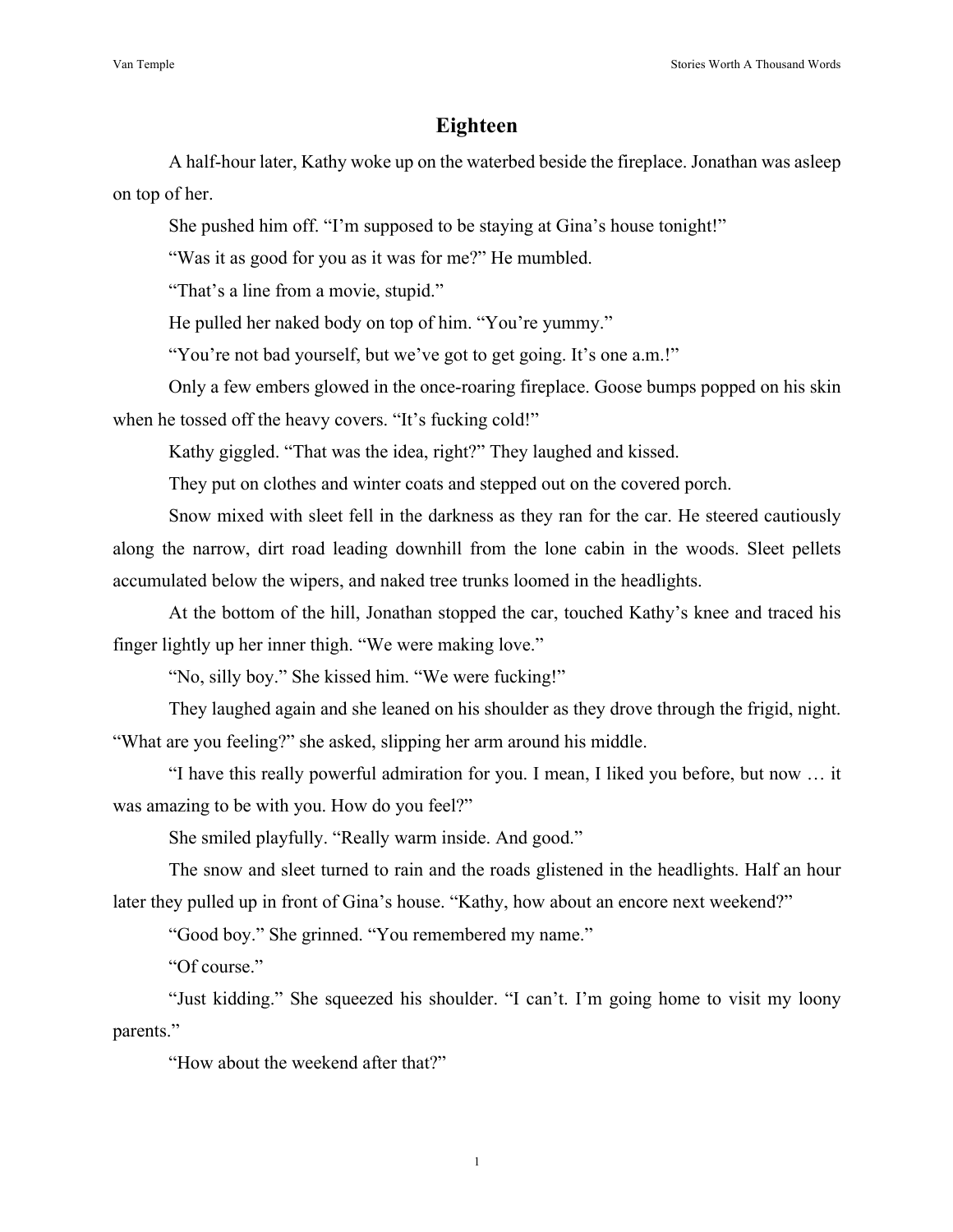"We'll see. Call me." She kissed his lips one last time, jumped out of the car and ran up the front steps.

He waved and then drove across town toward his dormitory, his lips still moist from her kiss. He was surprised that he had scored on only their second date, but mostly he was dazzled by the magic of the "first time." Was he in love? He couldn't tell, but it was so perfect.

Kathy went to college 150 miles south. They were both eighteen, living away from home for the first time. He was curious and horny with little experience. She was hot, horny, and more savvy than he.

Two weeks passed slowly for Jonathan. His mind was glued to Kathy and their evening together. The memory felt enchanted, almost like it didn't happen. He left several messages on her phone, and he called Gina and left her a message too. Another week passed with no word and he grew more worried. *Has she had second thoughts about having sex with me? Has something gone screwy with her parents?* A sense of impending loss hung like a cloud over him and he felt like crying.

Another week passed then Jonathan called Kathy again on a Sunday afternoon and she answered.

"Kathy. Is everything okay? I've been calling you for a month!"

"Sorry."

"That's all you've got to say?"

"I'm really sorry."

"Are you mad at me or something?"

"My period's late."

His ears turned hot and he swallowed hard. "How late?"

"Thirteen days."

"That's not much, is it?" Sweat rolled under his arms.

"For some girls, yeah, but I'm always twenty-eight days."

"Ah, well. Wow … that's, ah … not good."

"Brilliant! That's all you've got to say?"

"You're on the pill, right?"

She started crying. "No."